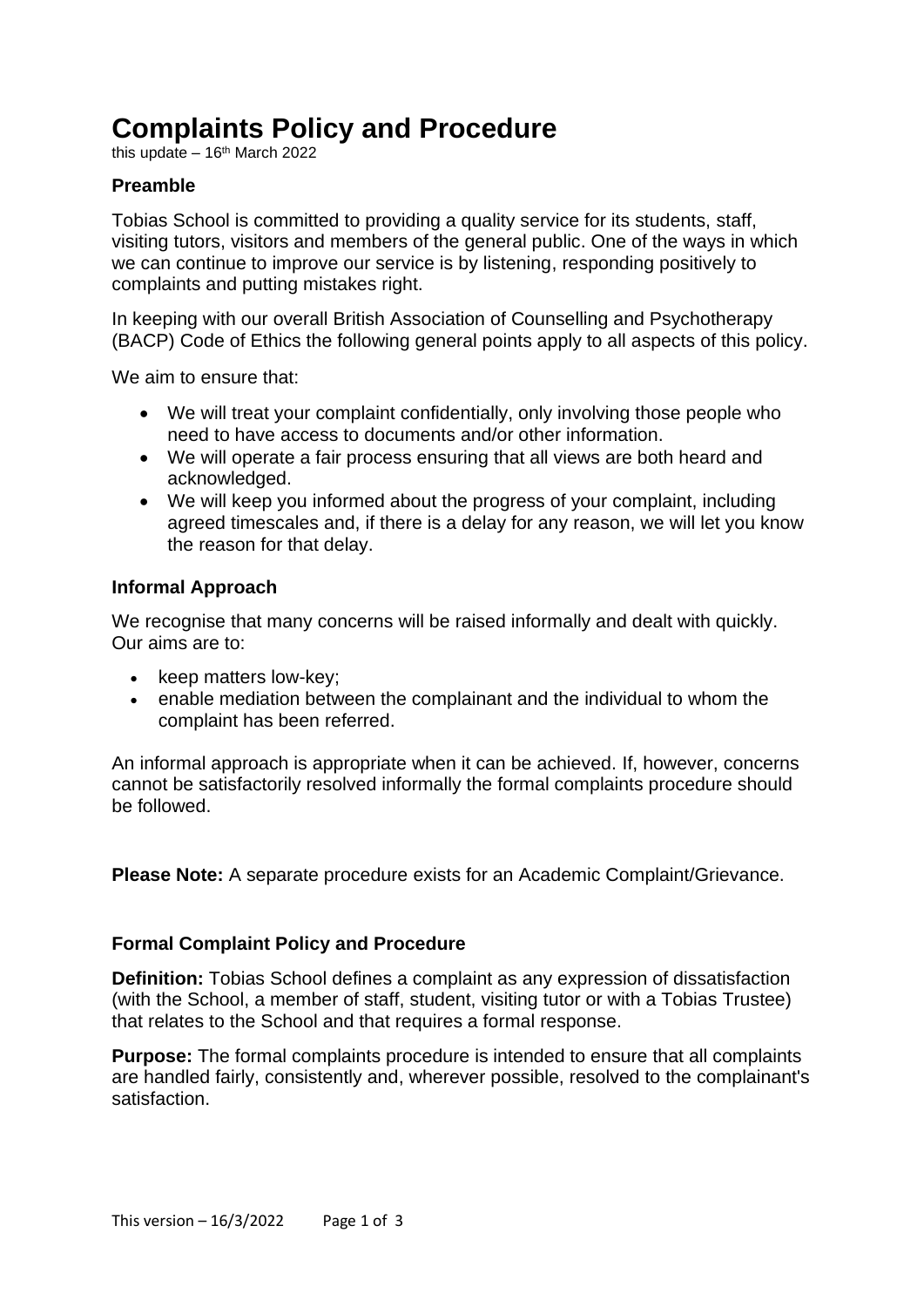## **Tobias' responsibility will be to:**

- acknowledge the formal complaint in writing setting out how the problem will be dealt with;
- If this is not possible, an interim response will be made informing you of the action taken to date or being considered.

# **A complainant's responsibility is to:**

- bring their complaint in writing to the School's attention normally within 2 weeks of the issue arising;
- explain the problem as clearly and as fully as possible including any action taken to date;

**Confidentiality:** Except in exceptional circumstances, every attempt will be made to ensure that both the complainant and the School maintain confidentiality. However, the circumstances giving rise to the complaint may be such that it may not be possible to maintain confidentiality (with each complaint judged on its own merit). Should this be the case, the situation will be explained to the complainant.

## **Formal Complaints Procedure**

## **Stage 1**

In the first instance, every reasonable effort should be made to resolve the complaint informally. If you are unable to do so you should write the Tobias School Office. In your letter you should set out the details of your complaint, the consequences for you as a result and your desired resolution.

You can expect your complaint to be acknowledged within 4 working days of receipt. You should get a response and an explanation within 15 working days.

Our contact details can be found on the **[Contact Us](http://www.alt.ac.uk/contact)** part of the Tobias website;

<https://tobiasart.org/contact-us/>

## **Stage 2**

If you are not satisfied with the initial response to the complaint then you can write to Gillian David, Head of Establishment, and ask for your complaint and the response to be reviewed. You can expect an acknowledgement to your request within 4 working days of receipt and a response within 15 workings days. If the complaint concerns Gillian David then write to Jane Quail, Tobias Trustee. Her details are available from the office.

## **Final Stage**

If you are not satisfied with the subsequent reply from Tobias' Head of Establishment or Jane Quail you have the option of writing to Catriona Alderton, Chair of Trustees, stating the reason why you are dissatisfied with the outcome. Her contact details can